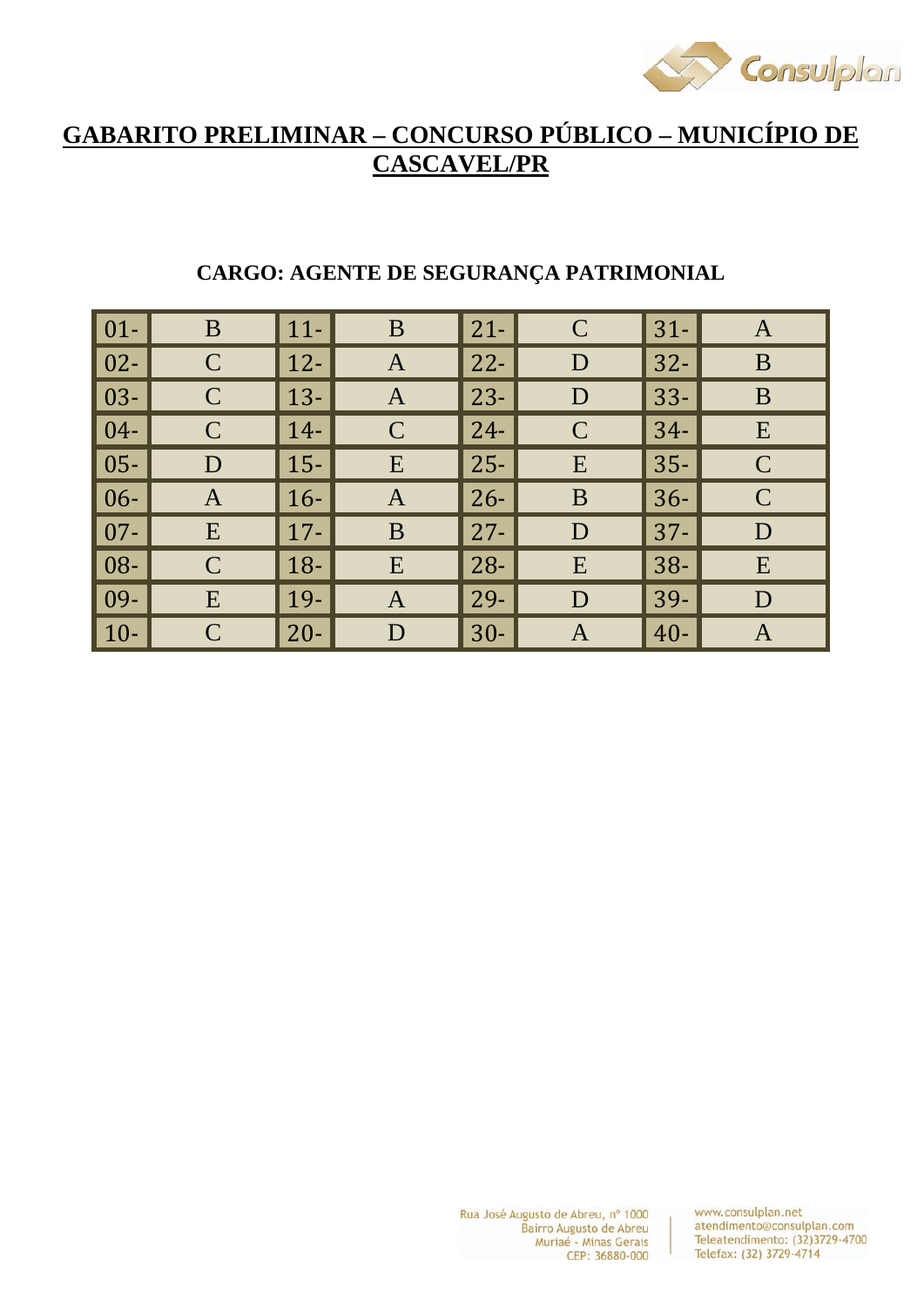

# **GABARITO PRELIMINAR – CONCURSO PÚBLICO – MUNICÍPIO DE CASCAVEL/PR**

| $01 -$ | $\mathsf C$    | $11 -$ | $\mathsf B$  | $21 -$ | E            | $31 -$ | D           |
|--------|----------------|--------|--------------|--------|--------------|--------|-------------|
| $02 -$ | $\mathsf B$    | $12 -$ | E            | $22 -$ | D            | $32 -$ | $\mathsf C$ |
| $03 -$ | $\mathsf{A}$   | $13 -$ | E            | $23 -$ | D            | $33 -$ |             |
| $04 -$ | D              | $14-$  | $\mathsf B$  | $24 -$ | E            | $34-$  | $\mathsf C$ |
| $05 -$ | E              | $15 -$ | E            | $25 -$ | $\mathsf C$  | $35 -$ | D           |
| 06-    | $\overline{A}$ | $16 -$ | $\mathsf{A}$ | $26 -$ | $\mathsf{A}$ | $36 -$ | D           |
| $07 -$ | $\mathsf{A}$   | $17 -$ | $\mathsf B$  | $27 -$ | E            | $37 -$ | $\mathsf C$ |
| 08-    | $\overline{A}$ | $18 -$ | E            | $28 -$ | $\mathsf B$  | $38 -$ | E           |
| 09-    | $\mathsf{A}$   | $19-$  | $\mathsf B$  | $29 -$ | $\mathsf C$  | $39 -$ | $\mathsf C$ |
| $10-$  | $\mathsf B$    | $20 -$ | E            | $30-$  | D            | $40 -$ | A           |

# **CARGO: MÉDICO 20 HORAS – GENERALISTA**

# **CARGO: MÉDICO 20 HORAS – NEUROLOGISTA**

| $\vert$ 01- | C              | $11 -$ | $\mathsf B$  | $21 -$ | D           | $31 -$ | A              |
|-------------|----------------|--------|--------------|--------|-------------|--------|----------------|
| $\vert$ 02- | $\mathsf B$    | $12 -$ | $\mathsf{A}$ | $22 -$ | $\mathsf C$ | $32 -$ | $\mathsf{A}$   |
| $\vert$ 03- | A              | $13 -$ | D            | $23 -$ | E.          | $33 -$ | $\mathsf C$    |
| $ 04-$      | D              | $14-$  | D            | $24 -$ | B           | $34-$  | $\mathsf{A}$   |
| $\vert$ 05- | E              | $15 -$ | D            | $25 -$ | $\mathsf B$ | $35 -$ | E              |
| $\vert$ 06- | A              | $16 -$ | E            | $26 -$ | B           | $36 -$ | $\mathsf{A}$   |
| $\vert$ 07- | A              | $17-$  | $\mathsf C$  | $27 -$ | E           | $37 -$ | E              |
| $\vert$ 08- | $\overline{A}$ | $18 -$ | $\mathsf C$  | $28 -$ | E           | $38 -$ | $\overline{A}$ |
| $\mid$ 09-  | A              | $19-$  | E            | $29 -$ | B           | $39 -$ | $\mathsf{A}$   |
| $ 10-$      | B              | $20 -$ | E            | $30 -$ | E.          | $40 -$ | $\mathsf C$    |

Rua José Augusto de Abreu, nº 1000 Bairro Augusto de Abreu Muriaé - Minas Gerais CEP: 36880-000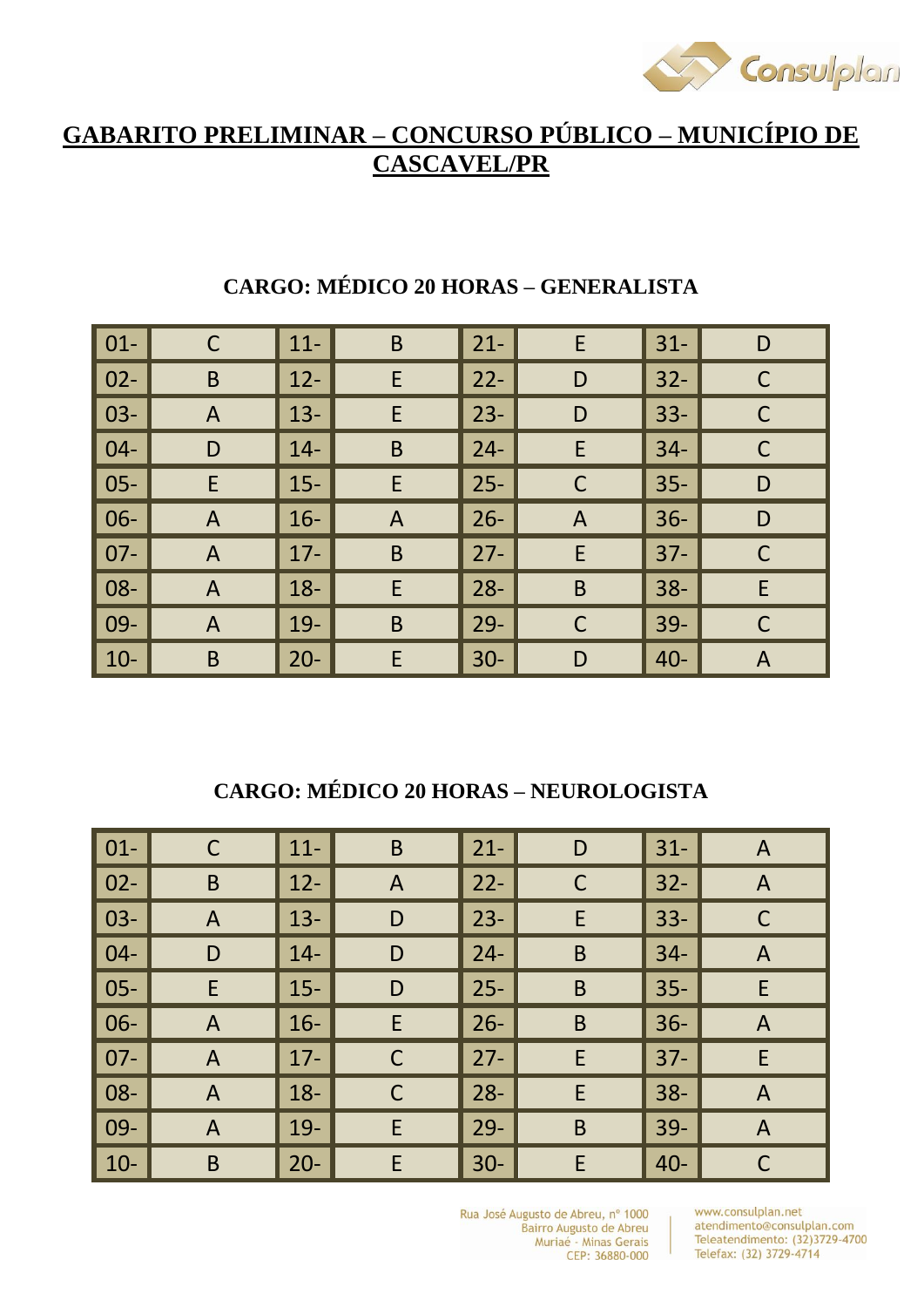

| $01 -$ | $\mathsf C$  | $11 -$ | E                         | $21 -$ | D            | $31 -$ | $\mathsf{A}$   |
|--------|--------------|--------|---------------------------|--------|--------------|--------|----------------|
| $02 -$ | B            | $12 -$ | E                         | $22 -$ | $\mathsf C$  | $32 -$ | E              |
| $03 -$ | $\mathsf{A}$ | $13 -$ | $\mathsf{A}$              | $23 -$ | D            | $33 -$ | $\overline{A}$ |
| $04 -$ | D            | $14 -$ | E                         | $24 -$ | $\mathsf{C}$ | $34 -$ | D              |
| $05 -$ | E            | $15 -$ | $\overline{A}$            | $25 -$ | $\mathsf{C}$ | $35 -$ | $\mathsf C$    |
| $06 -$ | $\mathsf{A}$ | $16 -$ | $\boldsymbol{\mathsf{A}}$ | $26 -$ | $\mathsf C$  | $36 -$ | $\mathsf C$    |
| $07 -$ | A            | $17 -$ | $\mathsf C$               | $27 -$ | D            | $37 -$ | $\overline{A}$ |
| 08-    | $\mathsf{A}$ | $18 -$ | D                         | $28 -$ | $\mathsf{C}$ | $38 -$ | $\mathsf C$    |
| 09-    | A            | $19 -$ | $\mathsf B$               | $29 -$ | D            | $39 -$ | B              |
| $10-$  | B            | $20 -$ | $\overline{A}$            | $30-$  | C            | $40 -$ | $\mathsf C$    |

## **CARGO: MÉDICO 20 HORAS – PEDIATRA**

**CARGO: MÉDICO 20 HORAS – ORTOPEDISTA** 

| $\vert$ 01-      | C            | $11 -$ | $\mathsf{A}$ | $21 -$ | $\mathsf{C}$ | $31 -$ | E           |
|------------------|--------------|--------|--------------|--------|--------------|--------|-------------|
| $\overline{102}$ | B            | $12 -$ | D            | $22 -$ | E            | $32 -$ | D           |
| $\vert$ 03-      | A            | $13 -$ | E            | $23 -$ | E            | $33 -$ | D           |
| $\vert 04 -$     | D            | $14-$  | $\mathsf{C}$ | $24 -$ | $\mathsf{C}$ | $34-$  | D           |
| $\vert$ 05-      | E            | $15 -$ | $\mathsf B$  | $25 -$ | E.           | $35 -$ | E           |
| $\vert$ 06-      | $\mathsf{A}$ | $16 -$ | $\sf B$      | $26 -$ | $\mathsf{A}$ | $36 -$ | $\mathsf C$ |
| $\vert$ 07-      | A            | $17 -$ | E            | $27 -$ | B            | $37 -$ | $\mathsf C$ |
| $\vert$ 08-      | A            | $18 -$ | E            | $28 -$ | $\mathsf C$  | $38 -$ | $\mathsf C$ |
| $\mid$ 09-       | A            | $19-$  | $\mathsf{C}$ | $29 -$ | $\mathsf{A}$ | $39 -$ | $\mathsf B$ |
| $10-$            | $\mathsf B$  | $20 -$ | $\mathsf C$  | $30-$  | B            | $40 -$ | E           |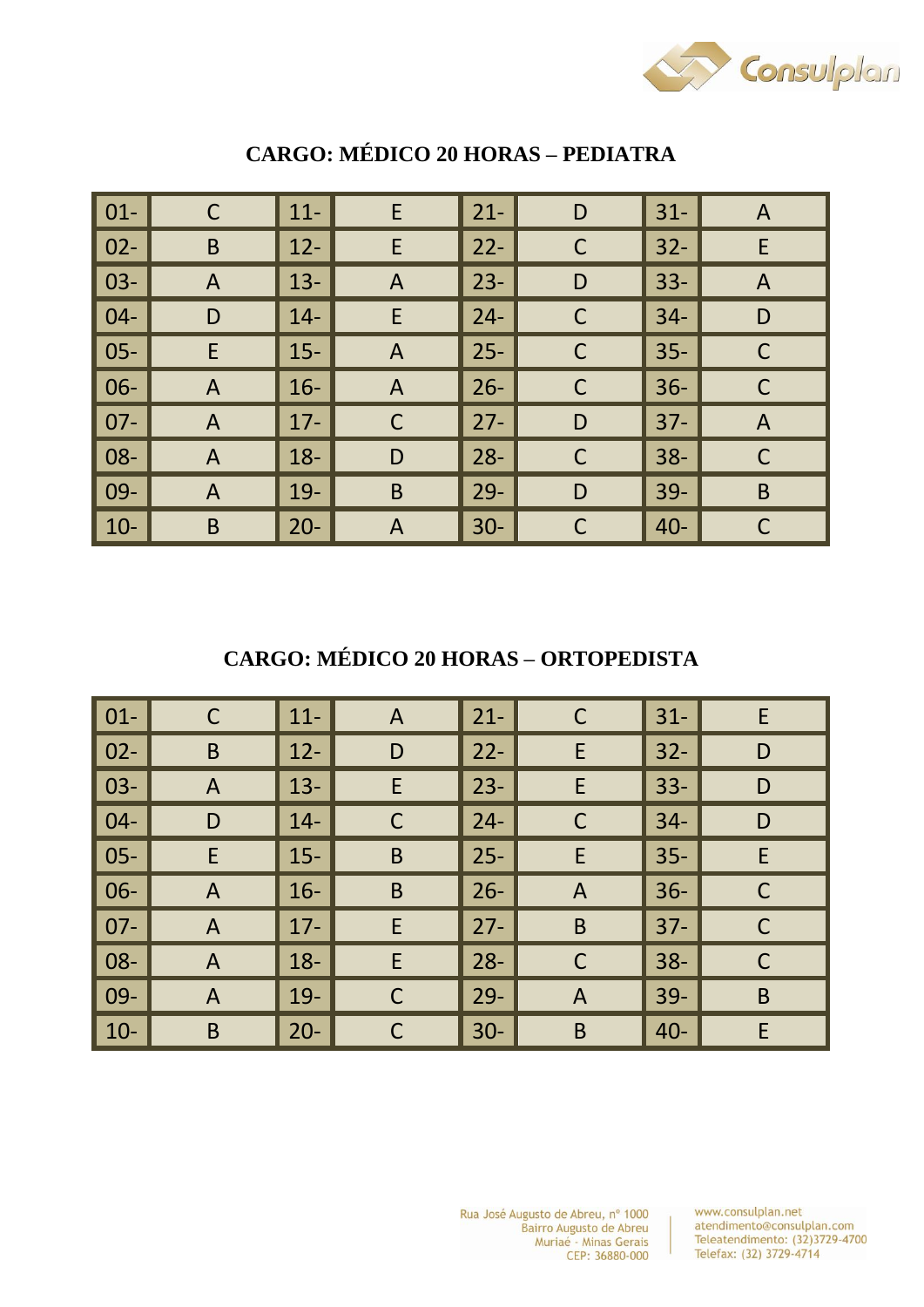

| $01 -$ | E              | $11 -$ | C           | $21 -$ | D           | $31 -$ | E           |
|--------|----------------|--------|-------------|--------|-------------|--------|-------------|
| $02 -$ | D              | $12 -$ | $\mathsf B$ | $22 -$ | E           | $32 -$ | B           |
| $03 -$ | $\mathsf{A}$   | $13 -$ | D           | $23 -$ | E           | $33 -$ | E           |
| $04 -$ | D              | $14 -$ | E           | $24 -$ | E           | $34-$  | D           |
| $05 -$ | D              | $15 -$ | B           | $25 -$ | B           | $35 -$ | E           |
| $06 -$ | $\mathsf B$    | $16-$  | $\mathsf C$ | $26 -$ | E           | $36 -$ | E           |
| $07 -$ | $\overline{A}$ | $17 -$ | D           | $27 -$ | D           | $37 -$ | E           |
| 08-    | $\mathsf B$    | $18 -$ | E           | $28 -$ | $\mathsf C$ | $38 -$ | $\mathsf C$ |
| 09-    | B              | $19-$  | $\mathsf C$ | $29 -$ | B           | $39 -$ | D           |
| $10-$  | E              | $20 -$ | D           | $30 -$ | D           | $40 -$ | $\mathsf B$ |

## **CARGO: MÉDICO 40 HORAS – DO TRABALHO**

## **CARGO: MÉDICO 40 HORAS – GENERALISTA**

| $\vert$ 01- | E              | $11-$  | C           | $21 -$ | D            | $31 -$ | E           |
|-------------|----------------|--------|-------------|--------|--------------|--------|-------------|
| $\vert$ 02- | D              | $12 -$ | $\mathsf B$ | $22 -$ | E            | $32 -$ | $\mathsf B$ |
| $\vert$ 03- | A              | $13 -$ | D           | $23 -$ | E            | $33 -$ | E           |
| $ 04-$      | D              | $14 -$ | E           | $24 -$ | E            | $34-$  | D           |
| $\vert$ 05- | D              | $15 -$ | $\mathsf B$ | $25 -$ | $\mathsf B$  | $35 -$ | E           |
| $\vert$ 06- | $\mathsf B$    | $16-$  | $\mathsf C$ | $26 -$ | E            | $36 -$ | E           |
| $\mid$ 07-  | $\overline{A}$ | $17 -$ | D           | $27 -$ | D            | $37 -$ | E           |
| $\vert$ 08- | B              | $18 -$ | E           | $28 -$ | $\mathsf{C}$ | $38 -$ | C           |
| $\mid$ 09-  | B              | $19-$  | $\mathsf C$ | $29 -$ | B            | $39 -$ | D           |
| $10-$       | E              | $20 -$ | D           | $30-$  | D            | $40 -$ | $\mathsf B$ |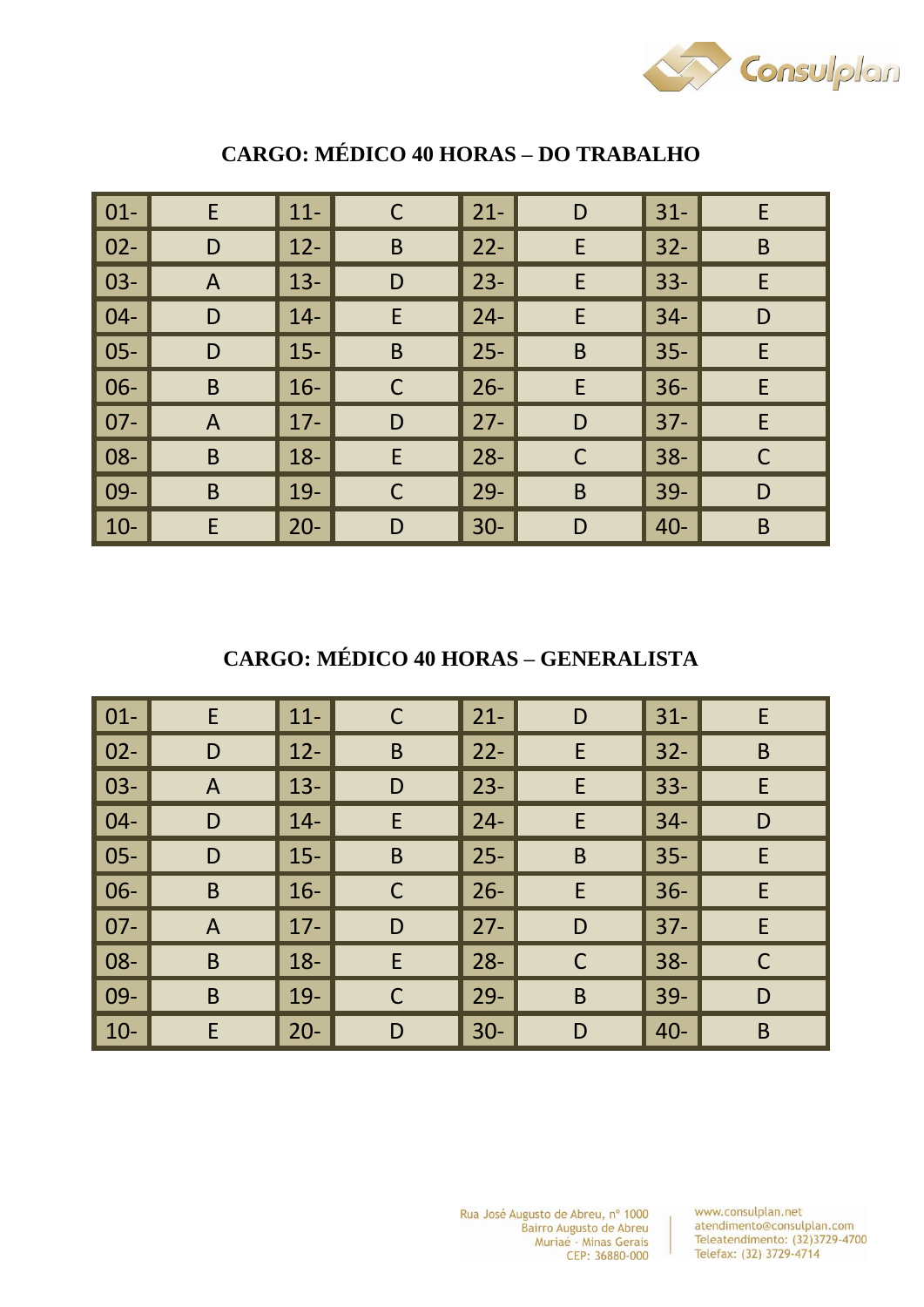

| $01 -$ | E           | $11 -$ | D | $21 -$ | B           | $ 31-$ | $\mathsf{A}$   |
|--------|-------------|--------|---|--------|-------------|--------|----------------|
| $02 -$ | B           | $12 -$ | D | $22 -$ | $\mathsf C$ | $ 32-$ | $\mathsf B$    |
| $03 -$ | C           | $13 -$ | D | $23 -$ | $\mathsf B$ | $33 -$ | $\overline{A}$ |
| $04 -$ | A           | $14-$  | D | $24 -$ | D           | $34-$  | B              |
| $05 -$ | E           | $15 -$ | D | $25 -$ | D           | 35-    | D              |
| $06 -$ | B           | $16-$  | E | $26 -$ | D           | $36 -$ | B              |
| $07 -$ | B           | $17 -$ | E | $27 -$ | E           | 37-    | $\mathsf B$    |
| 08-    | E           | $18 -$ | E | $28 -$ | $\mathsf C$ | $ 38-$ | $\overline{A}$ |
| 09-    | $\mathsf C$ | $19-$  | D | $29 -$ | B           | 39-    | E              |
| $10-$  | A           | $20 -$ | B | $30 -$ | E           | $40 -$ | $\mathsf C$    |

#### **CARGO: ANALISTA DE TRIBUTOS**

## **CARGO: ADMINISTRADOR**

| $01-$  | E            | $11 -$ | E            | $21 -$ | E              | $31 -$ | C            |
|--------|--------------|--------|--------------|--------|----------------|--------|--------------|
| $02 -$ | E            | $12 -$ | $\mathsf{A}$ | $22 -$ | D              | $32 -$ | ${\sf D}$    |
| $03 -$ | $\mathsf C$  | $13 -$ | $\mathsf B$  | $23 -$ | D              | $33 -$ | $\mathsf B$  |
| $04 -$ | A            | $14-$  | E            | $24 -$ | $\mathsf B$    | $34-$  | D            |
| $05 -$ | D            | $15 -$ | $\mathsf C$  | $25 -$ | B              | $35 -$ | E            |
| 06-    | D            | $16-$  | $\mathsf C$  | $26 -$ | $\mathsf C$    | $36 -$ | $\mathsf C$  |
| $07 -$ | $\mathsf C$  | $17 -$ | E            | $27 -$ | E              | $37 -$ | $\mathsf C$  |
| 08-    | B            | $18 -$ | $\mathsf{C}$ | $28 -$ | $\overline{A}$ | $38 -$ | $\mathsf{A}$ |
| 09-    | $\mathsf{A}$ | $19-$  | $\mathsf C$  | $29 -$ | $\mathsf{A}$   | $39 -$ | $\mathsf C$  |
| $10-$  | D            | $20 -$ | D            | $30-$  | $\mathsf{A}$   | $40 -$ | D            |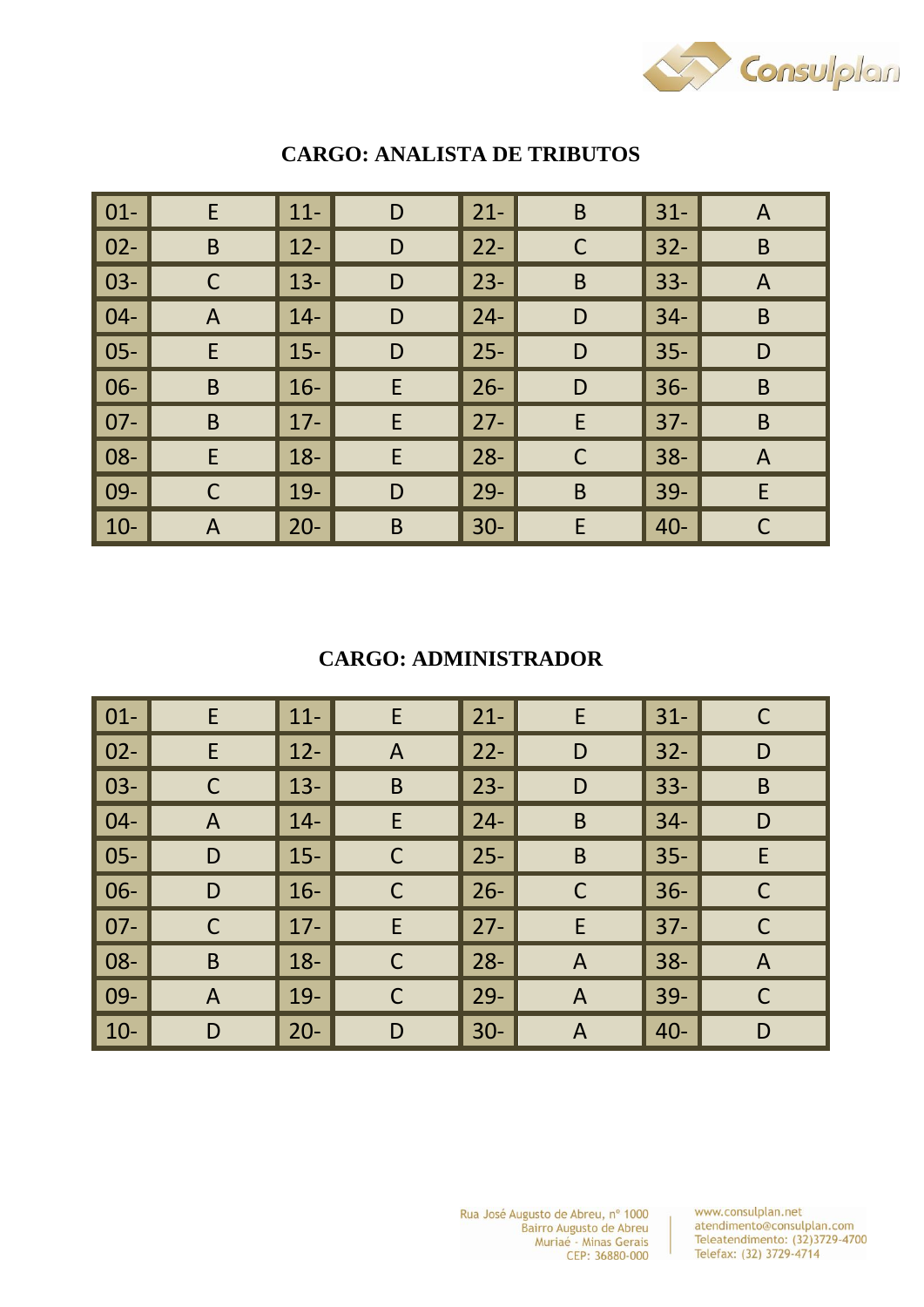

| $01 -$ | D            | $11 -$ | B            | $21 -$ | $\mathsf B$ | $31 -$ | E              |
|--------|--------------|--------|--------------|--------|-------------|--------|----------------|
| $02 -$ | E            | $12 -$ | $\mathsf C$  | $22 -$ | $\mathsf C$ | $32 -$ | $\mathsf B$    |
| $03 -$ | C            | $13 -$ | E            | $23 -$ | $\mathsf C$ | $33 -$ | D              |
| $04 -$ | E            | $14 -$ | $\mathsf{A}$ | $24 -$ | E           | $34-$  | E              |
| $05 -$ | $\mathsf C$  | $15 -$ | $\mathsf B$  | $25 -$ | B           | $35 -$ | $\mathsf B$    |
| $06 -$ | $\mathsf{A}$ | $16 -$ | E            | $26 -$ | D           | $36 -$ | E              |
| $07 -$ | B            | $17 -$ | E            | $27 -$ | B           | $37 -$ | $\overline{A}$ |
| 08-    | D            | $18 -$ | E            | $28 -$ | D           | $38 -$ | E              |
| 09-    | B            | $19 -$ | D            | $29 -$ | $\mathsf B$ | $39 -$ | $\mathsf C$    |
| $10-$  | E            | $20 -$ | D            | $30-$  | $\mathsf C$ | $40 -$ | E              |

#### **CARGO: MONITOR DE BIBLIOTECA**

## **CARGO: PROFESSOR**

| $01 -$ | B              | $11 -$ | D              | $21 -$ | E            | $31 -$ | D              |
|--------|----------------|--------|----------------|--------|--------------|--------|----------------|
| $02 -$ | $\mathsf C$    | $12 -$ | E              | $22 -$ | $\mathsf B$  | $32 -$ | $\mathsf B$    |
| $03 -$ | B              | $13 -$ | $\mathsf{A}$   | $23 -$ | $\mathsf B$  | $33 -$ | D              |
| $04 -$ | B              | $14 -$ | B              | $24 -$ | E            | $34 -$ | $\mathsf C$    |
| $05 -$ | B              | $15 -$ | $\mathsf C$    | $25 -$ | $\mathsf{C}$ | $35 -$ | $\mathsf{A}$   |
| 06-    | $\overline{A}$ | $16-$  | E              | $26 -$ | $\mathsf{A}$ | $36 -$ | $\overline{A}$ |
| $07 -$ | B              | $17 -$ | $\overline{A}$ | $27 -$ | B            | $37 -$ | $\mathsf C$    |
| 08-    | B              | $18 -$ | $\mathsf{A}$   | $28 -$ | D            | $38 -$ | $\mathsf B$    |
| 09-    | $\mathsf{A}$   | $19-$  | D              | $29 -$ | D            | $39 -$ | E              |
| $10-$  | A              | $20 -$ | $\mathsf B$    | $30-$  | D            | $40 -$ | D              |

www.consulplan.net atendimento@consulplan.com<br>Teleatendimento: (32)3729-4700 Telefax: (32) 3729-4714

 $\mathbf{r}$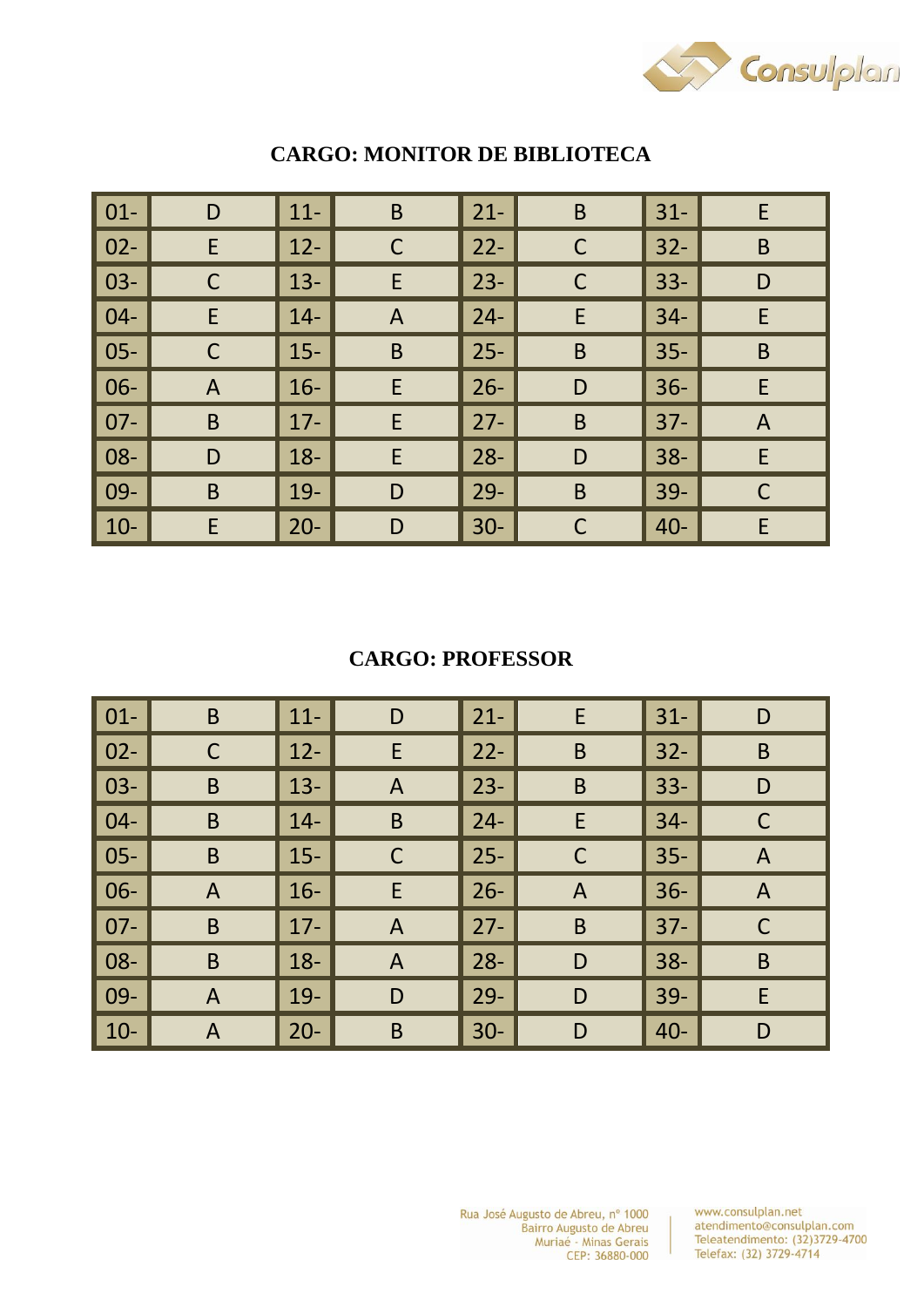

| $01 -$ | D            | $11 -$ | $\mathsf{A}$   | $21 -$ | $\mathsf B$    | $31 -$ | C           |
|--------|--------------|--------|----------------|--------|----------------|--------|-------------|
| $02 -$ | E            | $12 -$ | D              | $22 -$ | E              | $32 -$ | E           |
| $03 -$ | $\mathsf C$  | $13 -$ | $\mathsf{C}$   | $23 -$ | $\mathsf C$    | $33 -$ | $\mathsf B$ |
| $04 -$ | E            | $14 -$ | $\mathsf B$    | $24 -$ | $\mathsf{A}$   | $34 -$ | E           |
| $05 -$ | $\mathsf C$  | $15 -$ | $\overline{A}$ | $25 -$ | $\mathsf{A}$   | $35 -$ | D           |
| $06 -$ | $\mathsf{A}$ | $16 -$ | E              | $26 -$ | $\mathsf B$    | $36 -$ | D           |
| $07 -$ | $\mathsf B$  | $17 -$ | $\overline{A}$ | $27 -$ | $\mathsf B$    | $37 -$ | D           |
| 08-    | D            | $18 -$ | $\mathsf{C}$   | $28 -$ | D              | $38 -$ | D           |
| 09-    | B            | $19-$  | D              | $29 -$ | $\overline{A}$ | $39 -$ | B           |
| $10-$  | E            | $20 -$ | $\overline{A}$ | $30-$  | D              | $40 -$ | B           |

# **CARGO: PROFESSOR DE EDUCAÇÃO INFANTIL**

## **CARGO: AGENTE DE APOIO**

| $01-$  | $\mathsf{A}$ | $11 -$ | E            | $21 -$ | $\mathsf C$  | $31 -$ | $\mathsf{A}$   |
|--------|--------------|--------|--------------|--------|--------------|--------|----------------|
| $02 -$ | E            | $12 -$ | E            | $22 -$ | D            | $32 -$ | $\mathsf{C}$   |
| $03 -$ | A            | $13 -$ | E            | $23 -$ | $\mathsf{A}$ | $33 -$ | E              |
| $04 -$ | D            | $14-$  | $\mathsf{C}$ | $24 -$ | E            | $34-$  | $\mathsf{A}$   |
| $05 -$ | $\mathsf B$  | $15 -$ | $\mathsf B$  | $25 -$ | $\mathsf B$  | $35 -$ | $\mathsf{C}$   |
| 06-    | $\mathsf C$  | $16-$  | $\mathsf C$  | $26 -$ | E            | $36 -$ | $\mathsf C$    |
| $07 -$ | $\mathsf C$  | $17 -$ | D            | $27 -$ | E            | $37 -$ | $\overline{A}$ |
| 08-    | E            | $18 -$ | $\mathsf B$  | $28 -$ | D            | $38 -$ | $\mathsf C$    |
| 09-    | C            | 19-    | E            | $29 -$ | E            | $39 -$ | $\mathsf B$    |
| $10-$  | D            | $20 -$ | D            | $30-$  | $\mathsf{A}$ | $40 -$ | E              |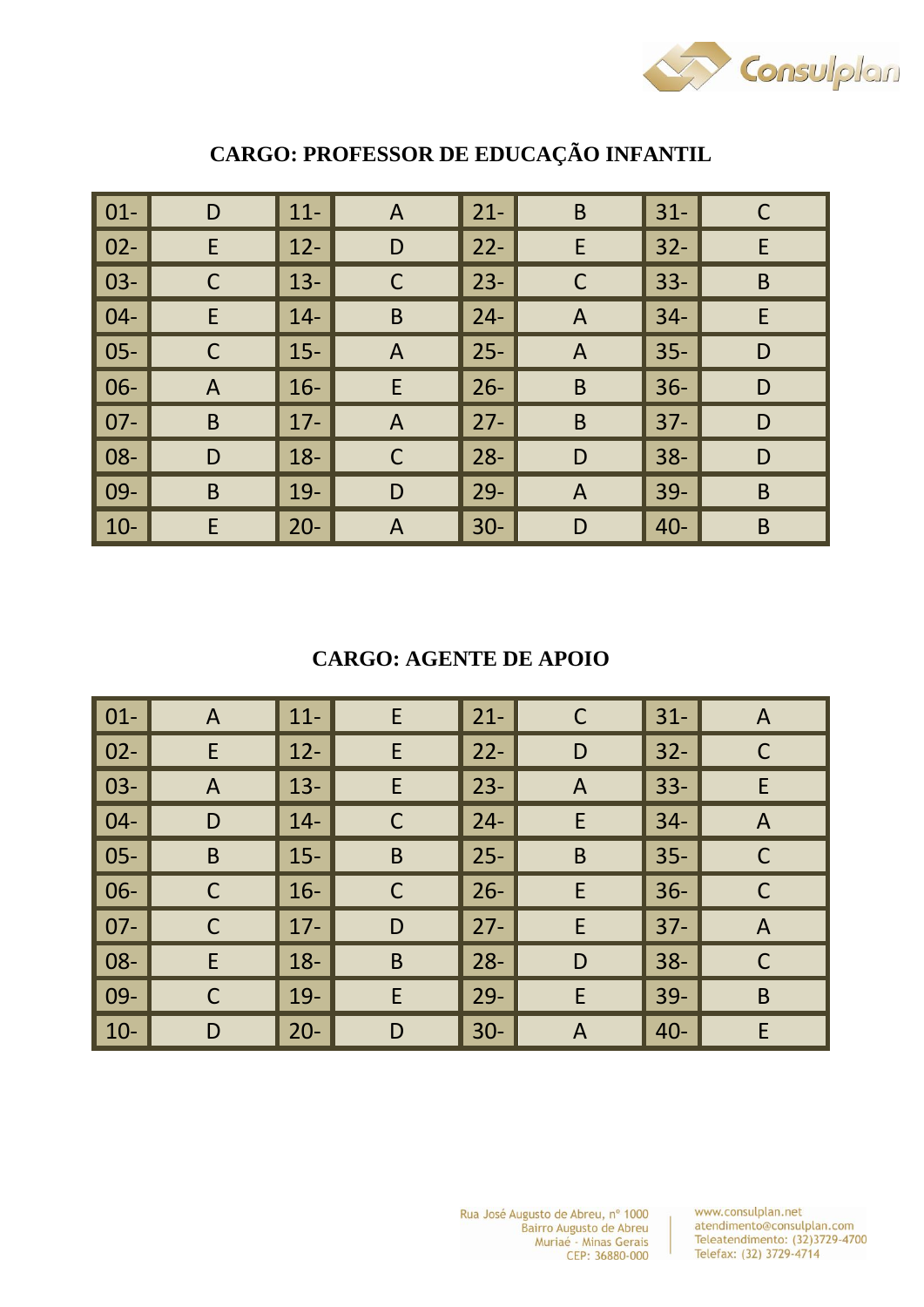

| $01 -$ | $\mathsf{A}$ | $11 -$ | E            | $21 -$ | E            | $31 -$ | D            |
|--------|--------------|--------|--------------|--------|--------------|--------|--------------|
| $02 -$ | E            | $12 -$ | E            | $22 -$ | E            | $32 -$ | $\mathsf B$  |
| $03 -$ | $\mathsf{A}$ | $13 -$ | E            | $23 -$ | E            | $33 -$ | E            |
| $04 -$ | D            | $14 -$ | $\mathsf{C}$ | $24 -$ | C            | $34 -$ | $\mathsf B$  |
| $05 -$ | B            | $15 -$ | B            | $25 -$ | $\mathsf{A}$ | $35 -$ | $\mathsf B$  |
| 06-    | C            | $16-$  | $\mathsf C$  | $26 -$ | D            | $36 -$ | E            |
| $07 -$ | C            | $17 -$ | D            | $27 -$ | E            | $37 -$ | D            |
| 08-    | E            | $18 -$ | $\mathsf B$  | $28 -$ | D            | $38 -$ | D            |
| 09-    | $\mathsf C$  | $19-$  | E            | $29 -$ | $\mathsf C$  | $39 -$ | $\mathsf B$  |
| $10-$  | D            | $20 -$ | D            | $30 -$ | B            | $40 -$ | $\mathsf{A}$ |

## **CARGO: AGENTE FUNERÁRIO**

# **CARGO: TÉCNICO EM EDIFICAÇÕES**

| $01-$  | $\mathsf{A}$ | $11 -$ | E           | $21 -$      | $\mathsf B$ | $31 -$ | C            |
|--------|--------------|--------|-------------|-------------|-------------|--------|--------------|
| $02 -$ | E            | $12 -$ | E           | $22 -$      | E           | $32 -$ | E            |
| $03 -$ | A            | $13 -$ | E           | $23 -$      | D           | $33 -$ | E            |
| $04 -$ | D            | $14-$  | C           | $24 -$      | $\mathsf B$ | $34-$  | $\mathsf{A}$ |
| $05 -$ | $\mathsf B$  | $15 -$ | $\mathsf B$ | $\vert$ 25- | $\mathsf C$ | $35 -$ | $\mathsf B$  |
| 06-    | $\mathsf C$  | $16-$  | $\mathsf C$ | $26 -$      | E           | $36 -$ | D            |
| $07 -$ | C            | $17 -$ | D           | $27 -$      | $\mathsf C$ | $37 -$ | B            |
| 08-    | E            | $18 -$ | $\mathsf B$ | $28 -$      | E           | $38 -$ | $\mathsf{A}$ |
| 09-    | $\mathsf C$  | $19-$  | E           | $29 -$      | D           | $39 -$ | D            |
| $10-$  | D            | $20 -$ | D           | $30-$       | B           | $40 -$ | $\mathsf C$  |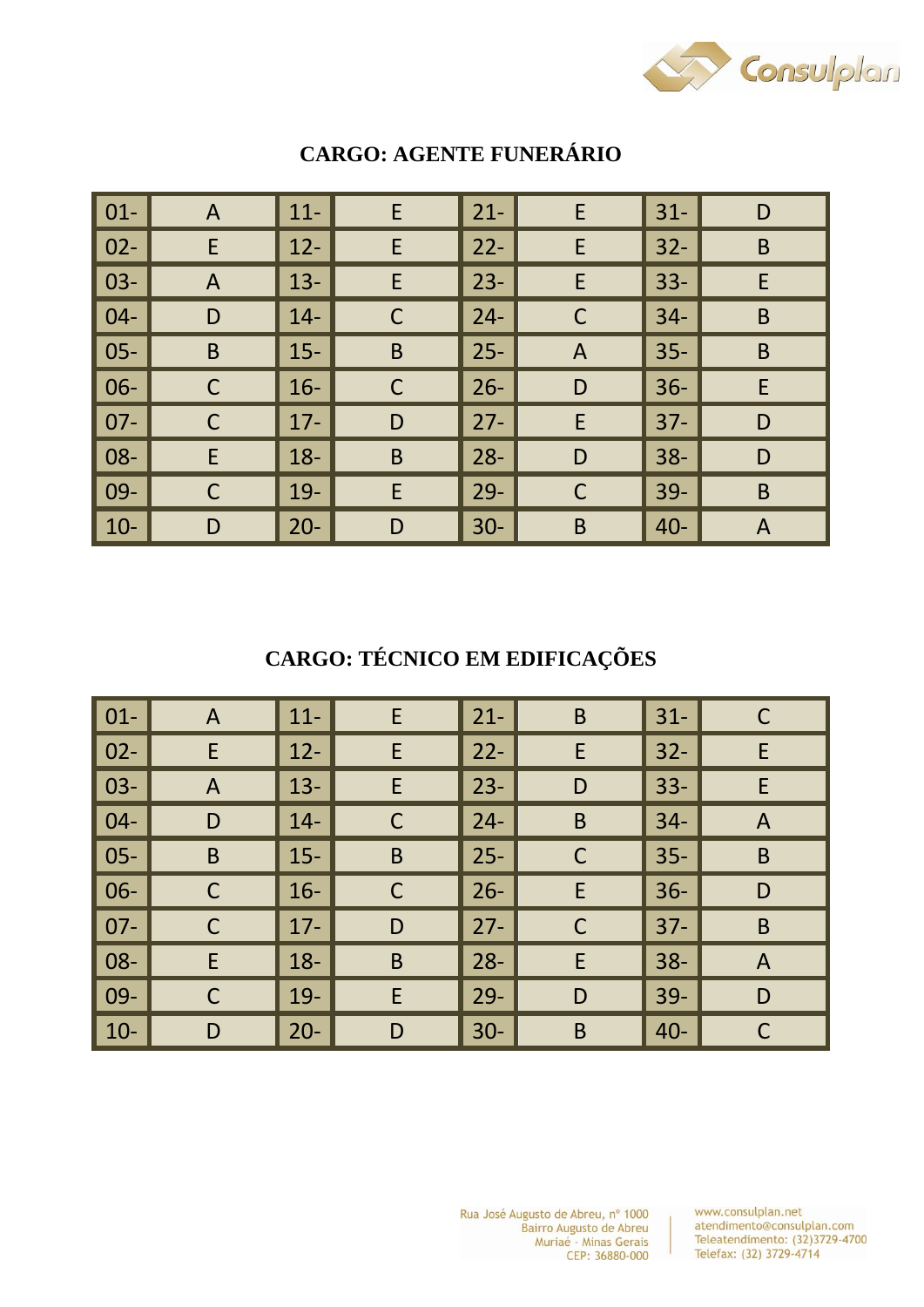

| $01 -$ | $\mathsf{A}$ | $11 -$ | $\mathsf E$ | $21 -$ | D              | $31 -$ | $\mathsf B$  |
|--------|--------------|--------|-------------|--------|----------------|--------|--------------|
| $02 -$ | E            | $12 -$ | E           | $22 -$ | D              | $32 -$ | D            |
| $03 -$ | $\mathsf{A}$ | $13 -$ | E           | $23 -$ | $\mathsf B$    | $33 -$ | $\mathsf{A}$ |
| $04 -$ | D            | $14 -$ | C           | $24 -$ | $\mathsf{A}$   | $34-$  | B            |
| $05 -$ | B            | $15 -$ | $\mathsf B$ | $25 -$ | B              | $35 -$ | E            |
| 06-    | $\mathsf C$  | $16 -$ | $\mathsf C$ | $26 -$ | B              | $36 -$ | B            |
| $07 -$ | $\mathsf C$  | $17 -$ | D           | $27 -$ | $\overline{A}$ | $37 -$ | B            |
| 08-    | E            | $18 -$ | $\mathsf B$ | $28 -$ | E              | $38 -$ | $\mathsf{A}$ |
| 09-    | $\mathsf C$  | $19-$  | E           | $29 -$ | $\mathsf{A}$   | $39-$  | D            |
| $10-$  | D            | $20 -$ | D           | $30 -$ | $\mathsf C$    | $40 -$ | $\mathsf{A}$ |

## **CARGO: TÉCNICO EM ENFERMAGEM**

**CARGO: AUXILIAR EM SAÚDE BUCAL** 

| $\vert$ 01- | C            | $11 -$ | E              | $21 -$ | E            | $31 -$ | A            |
|-------------|--------------|--------|----------------|--------|--------------|--------|--------------|
| $\vert$ 02- | $\mathsf{A}$ | $12 -$ | E              | $22 -$ | $\mathsf{A}$ | $32 -$ | $\mathsf B$  |
| $\vert$ 03- | A            | $13 -$ | $\mathsf B$    | $23 -$ | $\mathsf B$  | $33 -$ | $\mathsf{A}$ |
| $ 04-$      | A            | $14-$  | $\overline{A}$ | $24 -$ | C            | $34-$  | $\mathsf B$  |
| $\vert$ 05- | B            | $15 -$ | $\mathsf{A}$   | $25 -$ | $\mathsf{C}$ | $35 -$ | $\mathsf B$  |
| $\vert$ 06- | $\mathsf B$  | $16-$  | $\mathsf C$    | $26 -$ | $\mathsf{A}$ | $36 -$ | $\mathsf{A}$ |
| $\mid$ 07-  | $\mathsf C$  | $17 -$ | D              | $27 -$ | E            | $37 -$ | $\mathsf C$  |
| $ 08-$      | B            | $18 -$ | E              | $28 -$ | E            | $38 -$ | $\mathsf{A}$ |
| $\mid$ 09-  | A            | $19-$  | $\mathsf C$    | $29 -$ | D            | $39 -$ | D            |
| $10-$       | A            | $20 -$ | D              | $30-$  | $\mathsf B$  | $40 -$ | E            |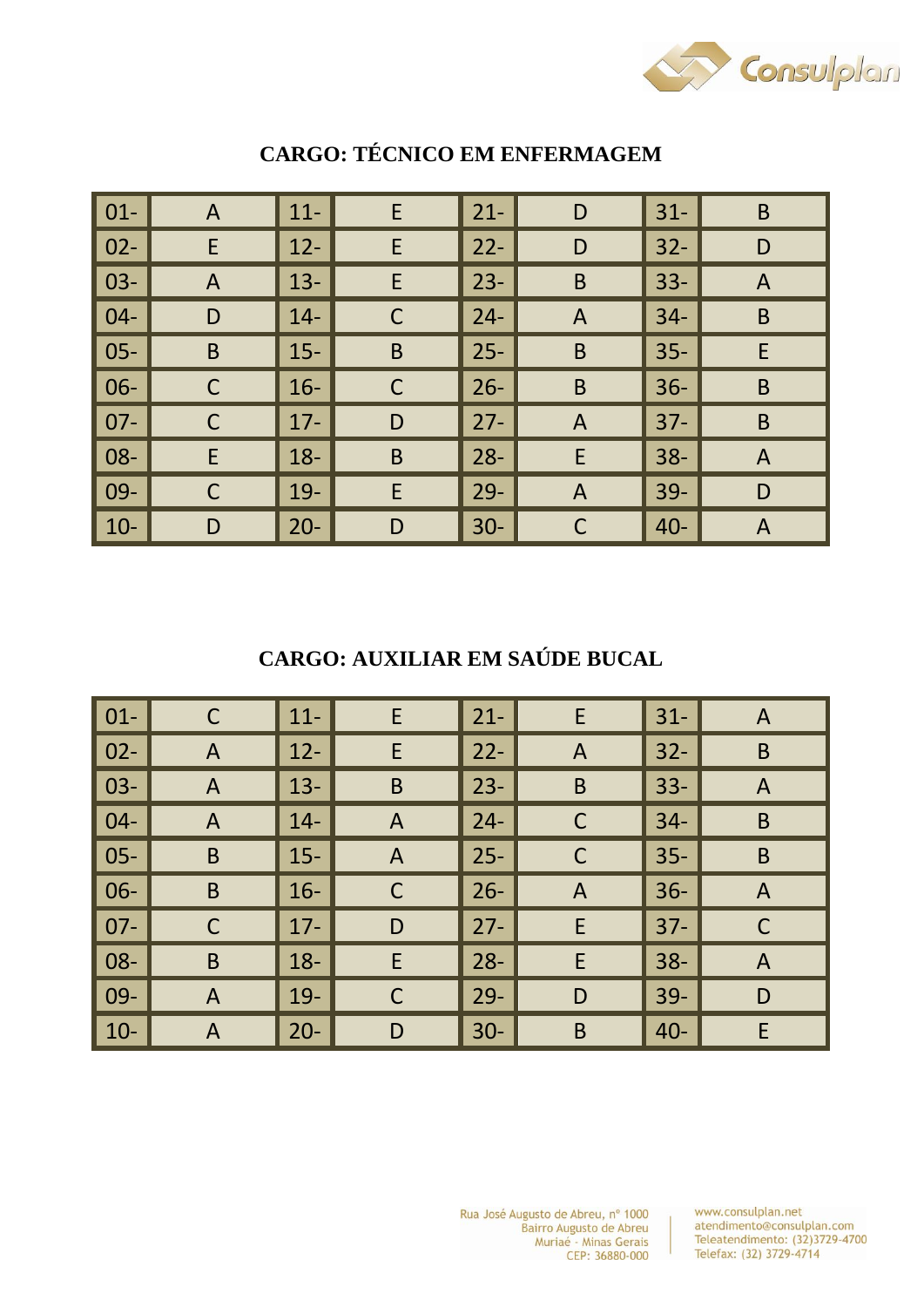

| $01 -$ | C            | $11 -$ | E            | $21 -$ | $\mathsf B$  | $31 -$ | B              |
|--------|--------------|--------|--------------|--------|--------------|--------|----------------|
| $02 -$ | $\mathsf{A}$ | $12 -$ | E            | $22 -$ | D            | $32 -$ | E              |
| $03 -$ | $\mathsf{A}$ | $13 -$ | $\mathsf B$  | $23 -$ | D            | $33 -$ | $\overline{A}$ |
| $04 -$ | $\mathsf{A}$ | $14 -$ | $\mathsf{A}$ | $24 -$ | $\mathsf B$  | $34-$  | $\overline{A}$ |
| $05 -$ | B            | $15 -$ | $\mathsf{A}$ | $25 -$ | D            | $35 -$ | E              |
| $06 -$ | $\mathsf B$  | $16-$  | $\mathsf C$  | $26 -$ | $\mathsf B$  | $36 -$ | $\overline{A}$ |
| $07 -$ | C            | $17 -$ | D            | $27 -$ | B            | $37 -$ | E              |
| 08-    | $\mathsf B$  | $18 -$ | E            | $28 -$ | $\mathsf B$  | $38 -$ | E              |
| 09-    | A            | $19-$  | $\mathsf C$  | $29 -$ | $\mathsf{A}$ | $39-$  | $\mathsf{C}$   |
| $10-$  | A            | $20 -$ | D            | $30-$  | D            | $40 -$ | C              |

#### **CARGO: EDUCADOR SOCIAL MASCULINO**

# **CARGO: TÉCNICO EM TOPOGRAFIA**

| $01-$  | C            | $11 -$ | E              | $21 -$      | $\mathsf C$    | $31 -$ | C              |
|--------|--------------|--------|----------------|-------------|----------------|--------|----------------|
| $02 -$ | $\mathsf{A}$ | $12 -$ | E              | $22 -$      | $\mathsf{A}$   | $32 -$ | $\mathsf C$    |
| $03 -$ | A            | $13 -$ | $\mathsf B$    | $23 -$      | B              | $33 -$ | E              |
| $04 -$ | A            | $14-$  | $\overline{A}$ | $24 -$      | E              | $34 -$ | $\mathsf C$    |
| $05 -$ | B            | $15 -$ | $\mathsf{A}$   | $\vert$ 25- | $\mathsf{A}$   | $35 -$ | D              |
| 06-    | $\mathsf B$  | $16-$  | $\mathsf{C}$   | $26 -$      | D              | $36 -$ | $\mathsf C$    |
| $07 -$ | $\mathsf C$  | $17 -$ | D              | $27 -$      | $\mathsf C$    | $37 -$ | D              |
| 08-    | B            | $18 -$ | E              | $28 -$      | B              | $38 -$ | $\overline{A}$ |
| 09-    | A            | $19-$  | $\mathsf C$    | $29 -$      | $\overline{A}$ | $39 -$ | $\sf B$        |
| $10-$  | A            | $20 -$ | D              | $30-$       | B              | $40 -$ | E              |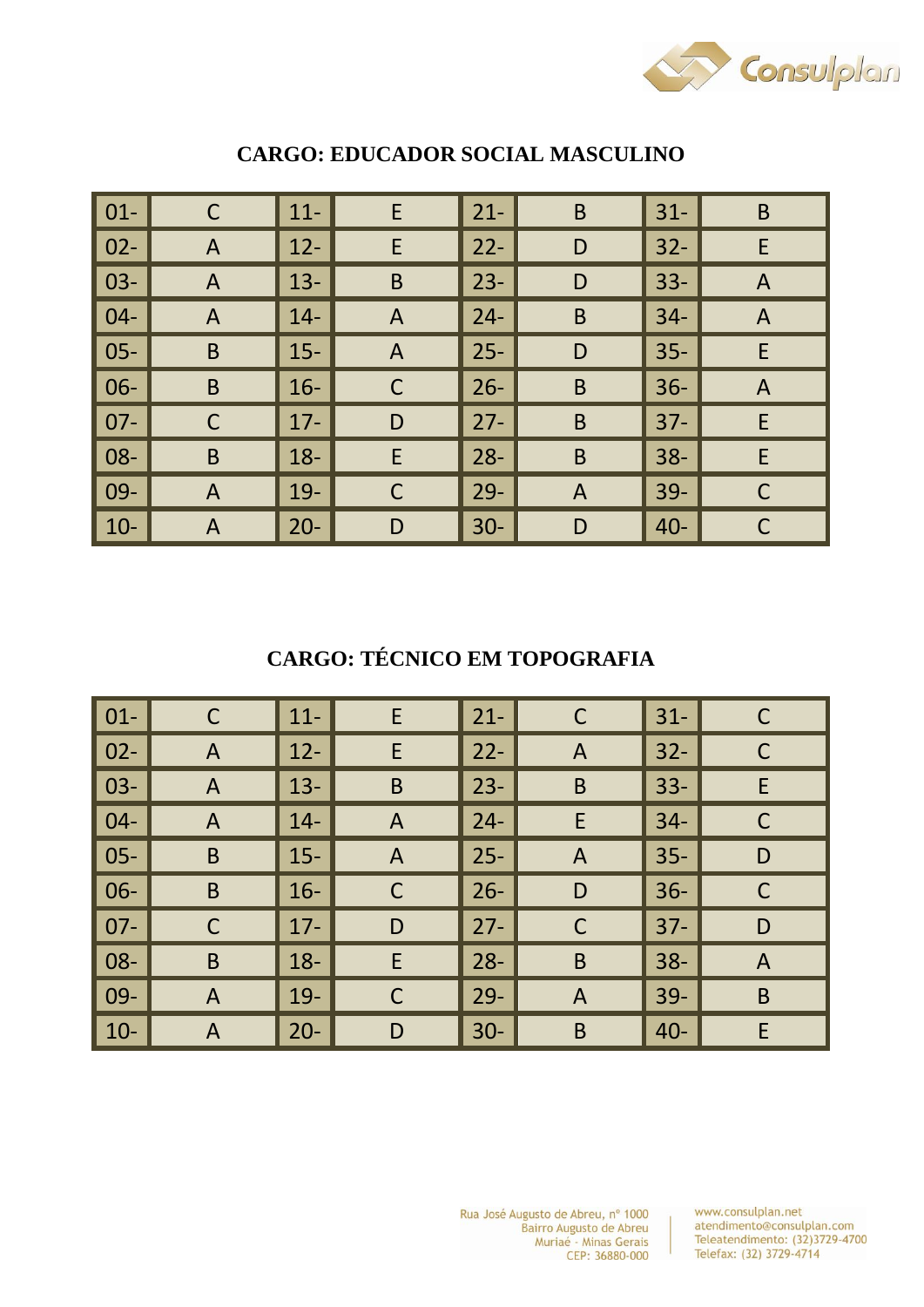

| $01 -$ | D              | $11 -$ | $\mathsf{A}$   | $21 -$ | $\mathsf{A}$ | $ 31-$ | D              |
|--------|----------------|--------|----------------|--------|--------------|--------|----------------|
| $02 -$ | E              | $12 -$ | $\mathsf C$    | $22 -$ | E            | $32 -$ | E              |
| $03 -$ | E              | $13 -$ | D              | $23 -$ | $\mathsf{A}$ | $33 -$ | $\mathsf{A}$   |
| $04 -$ | $\mathsf{A}$   | $14 -$ | D              | $24 -$ | $\mathsf{A}$ | $34-$  | $\overline{A}$ |
| $05 -$ | $\mathsf{C}$   | $15 -$ | $\mathsf{A}$   | $25 -$ | E            | 35-    | $\mathsf{A}$   |
| $06 -$ | C              | $16-$  | D              | $26 -$ | $\mathsf{A}$ | $ 36-$ | E              |
| $07 -$ | $\overline{A}$ | $17 -$ | $\overline{A}$ | $27 -$ | E            | $ 37-$ | D              |
| 08-    | $\mathsf C$    | $18 -$ | D              | $28 -$ | $\mathsf{A}$ | $ 38-$ | $\overline{A}$ |
| 09-    | $\mathsf{A}$   | $19-$  | $\mathsf{A}$   | $29 -$ | B            | 39-    | $\mathsf B$    |
| $10-$  | A              | $20 -$ | B              | $30-$  | B            | $40 -$ | E              |

#### **CARGO: CARPINTEIRO**

**CARGO: AGENTE COMUNITÁRIO DE SAÚDE** 

| $\vert$ 01- | D              | $11 -$ | A              | $21 -$ | B            | $31 -$ | B            |
|-------------|----------------|--------|----------------|--------|--------------|--------|--------------|
| $\vert$ 02- | E              | $12 -$ | $\mathsf C$    | $22 -$ | $\mathsf C$  | $32 -$ | $\mathsf C$  |
| $\vert$ 03- | E              | $13 -$ | D              | $23 -$ | D            | $33 -$ | $\mathsf{A}$ |
| $ 04-$      | $\overline{A}$ | $14 -$ | D              | $24 -$ | D            | $34 -$ | $\mathsf{A}$ |
| $ 05-$      | $\mathsf C$    | $15 -$ | $\overline{A}$ | $25 -$ | $\mathsf{A}$ | $35 -$ | E            |
| $\vert$ 06- | $\mathsf C$    | $16-$  | D              | $26 -$ | D            | $36 -$ | $\mathsf C$  |
| $\mid$ 07-  | $\overline{A}$ | $17 -$ | $\overline{A}$ | $27 -$ | B            | $37 -$ | D            |
| $ 08-$      | C              | $18 -$ | D              | $28 -$ | E            | $38 -$ | $\mathsf B$  |
| $\mid$ 09-  | A              | $19-$  | $\mathsf{A}$   | $29 -$ | D            | $39 -$ | $\sf B$      |
| $10-$       | A              | $20 -$ | B              | $30-$  | $\mathsf B$  | $40 -$ | E            |

www.consulplan.net atendimento@consulplan.com<br>Teleatendimento: (32)3729-4700 Telefax: (32) 3729-4714

 $\mathbf{r}$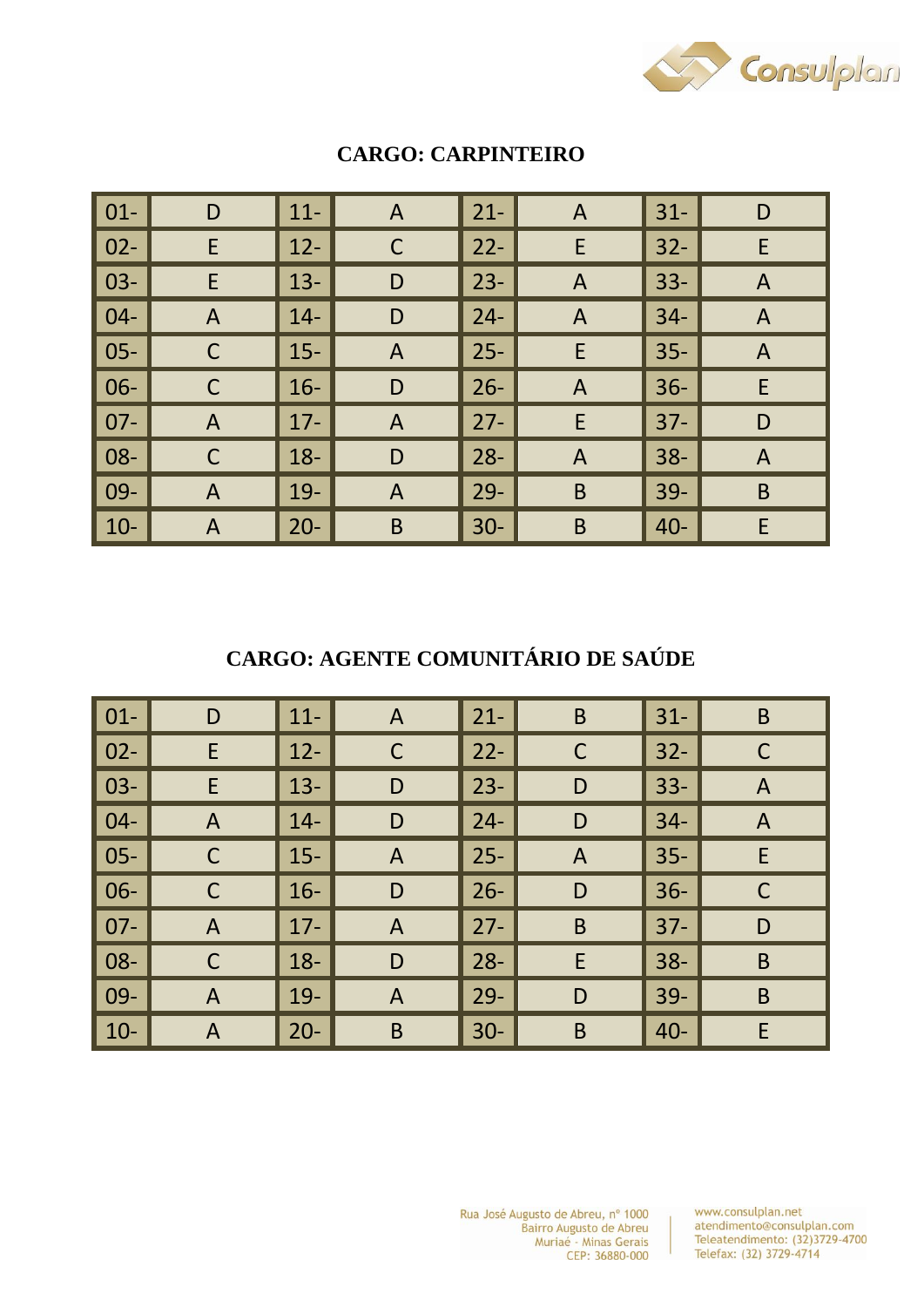

| $01 -$ | D              | $11 -$ | $\mathsf B$  | $21 -$ | $\mathsf{A}$ | $31 -$ | B              |
|--------|----------------|--------|--------------|--------|--------------|--------|----------------|
| $02 -$ | $\mathsf C$    | $12 -$ | $\sf B$      | $22 -$ | $\mathsf C$  | $32 -$ | E              |
| $03 -$ | D              | $13 -$ | E            | $23 -$ | $\mathsf B$  | $33 -$ | D              |
| $04 -$ | $\overline{A}$ | $14-$  | $\mathsf B$  | $24 -$ | $\mathsf{C}$ | $34-$  | $\overline{A}$ |
| $05 -$ | E              | $15 -$ | D            | $25 -$ | B            | $35 -$ | B              |
| 06-    | $\mathsf C$    | $16 -$ | D            | $26 -$ | D            | $36 -$ | D              |
| $07 -$ | B              | $17 -$ | $\mathsf C$  | $27 -$ | E            | $37 -$ | D              |
| 08-    | $\mathsf C$    | $18 -$ | E            | $28 -$ | $\mathsf{A}$ | $38 -$ | $\mathsf{A}$   |
| 09-    | $\mathsf C$    | $19-$  | $\mathsf{A}$ | $29 -$ | E            | $39-$  | $\mathsf{C}$   |
| $10-$  | E              | $20 -$ | E            | $30-$  | B            | $40 -$ | D              |

#### **CARGO: AGENTE DE COMBATE A ENDEMIAS**

# **CARGO: AUXILIAR DE MANUTENÇÃO DE INSTALAÇÕES**

| $\vert$ 01- | E            | $11-$  | D            | $21 -$ | A            | $31 -$ | C              |
|-------------|--------------|--------|--------------|--------|--------------|--------|----------------|
| $\vert$ 02- | $\mathsf B$  | $12 -$ | E            | $22 -$ | E            | $32 -$ | E              |
| $\vert$ 03- | B            | $13 -$ | D            | $23 -$ | E            | $33 -$ | $\mathsf{A}$   |
| $ 04-$      | D            | $14-$  | E            | $24 -$ | E            | $34 -$ | D              |
| $\vert$ 05- | $\mathsf{A}$ | $15 -$ | $\mathsf B$  | $25 -$ | E            | $35 -$ | D              |
| $\vert$ 06- | E            | $16-$  | E            | $26 -$ | E            | $36 -$ | D              |
| $\mid$ 07-  | E            | $17 -$ | E            | $27 -$ | B            | $37 -$ | $\mathsf C$    |
| $\vert$ 08- | B            | $18 -$ | $\mathsf{A}$ | $28 -$ | $\mathsf{A}$ | $38 -$ | E              |
| $\mid$ 09-  | D            | $19-$  | E            | $29 -$ | D            | $39 -$ | $\mathsf C$    |
| $10-$       | E            | $20 -$ | $\subset$    | $30-$  | $\mathsf B$  | $40 -$ | $\overline{A}$ |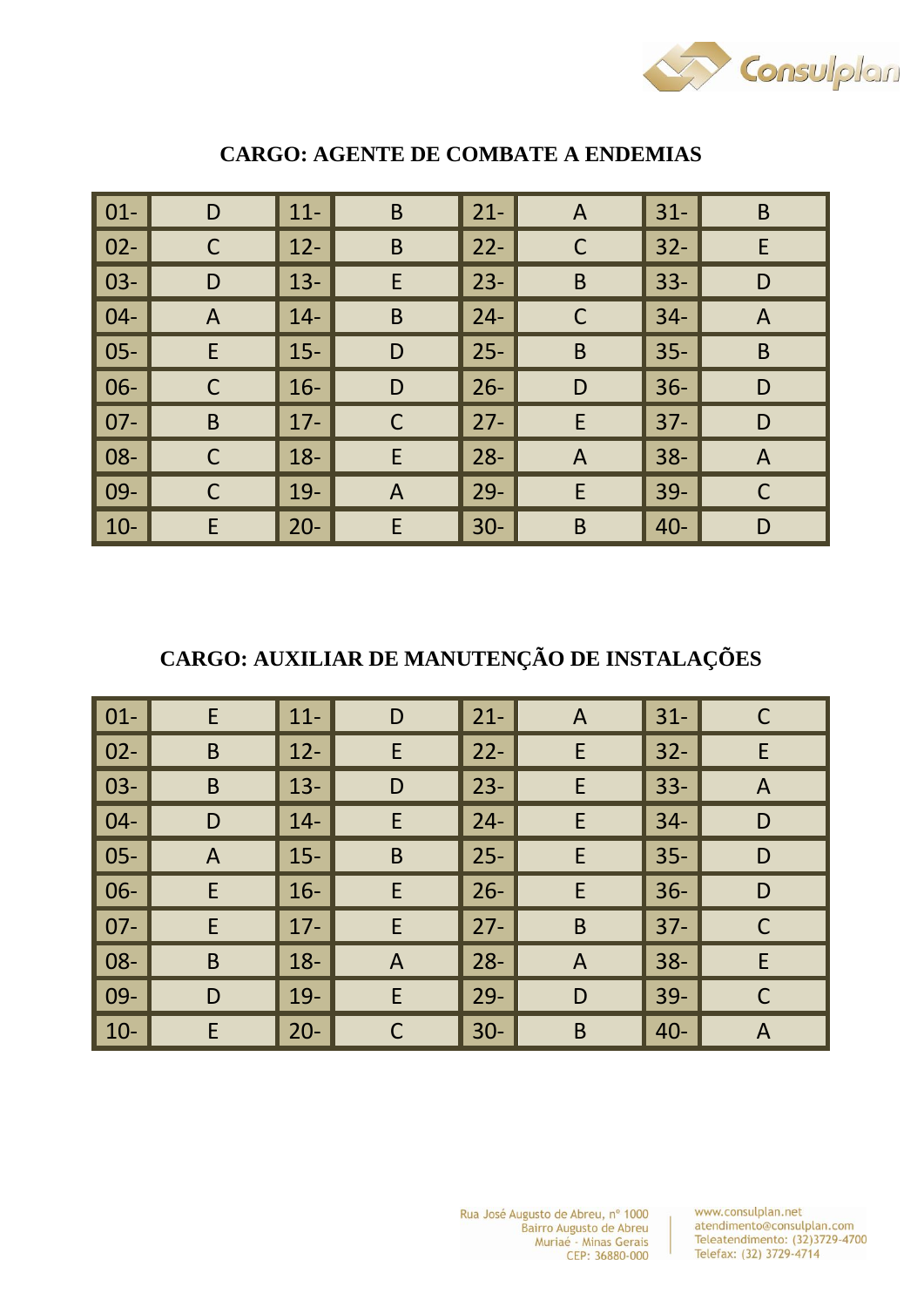

| $01 -$ | E              | $11 -$ | D            | $21 -$ | $\mathsf{A}$ | $31 -$ | E              |
|--------|----------------|--------|--------------|--------|--------------|--------|----------------|
| $02 -$ | B              | $12 -$ | $\mathsf E$  | $22 -$ | E            | $32 -$ | $\mathsf C$    |
| $03 -$ | $\mathsf B$    | $13 -$ | D            | $23 -$ | E            | $33 -$ | $\overline{A}$ |
| $04 -$ | D              | $14 -$ | E            | $24 -$ | E            | $34-$  | E              |
| $05 -$ | $\overline{A}$ | $15 -$ | $\mathsf B$  | $25 -$ | E            | $35 -$ | $\mathsf{A}$   |
| 06-    | E              | $16-$  | E            | $26 -$ | D            | $36 -$ | $\mathsf C$    |
| $07 -$ | E              | $17 -$ | E            | $27 -$ | $\mathsf C$  | $37 -$ | D              |
| 08-    | $\mathsf B$    | $18 -$ | $\mathsf{A}$ | $28 -$ | $\mathsf C$  | $38 -$ | $\mathsf{A}$   |
| 09-    | D              | $19-$  | E            | $29 -$ | B            | $39-$  | D              |
| $10-$  | E              | $20 -$ | $\mathsf C$  | $30 -$ | E            | $40 -$ | E              |

# **CARGO: AUXILIAR DE SERVIÇOS GERAIS**

## **CARGO: COVEIRO**

| $01 -$ | E            | $11 -$ | D            | $21 -$ | $\mathsf{A}$ | $31 -$ | A              |
|--------|--------------|--------|--------------|--------|--------------|--------|----------------|
| $02 -$ | B            | $12 -$ | E            | $22 -$ | E            | $32 -$ | E              |
| $03 -$ | B            | $13 -$ | D            | $23 -$ | E            | $33 -$ | E              |
| $04 -$ | D            | $14 -$ | E            | $24 -$ | E            | $34-$  | $\overline{A}$ |
| $05 -$ | $\mathsf{A}$ | $15 -$ | B            | $25 -$ | E            | $35 -$ | E              |
| 06-    | E            | $16-$  | E            | $26 -$ | $\mathsf{A}$ | $36 -$ | $\mathsf C$    |
| $07 -$ | E            | $17 -$ | E            | $27 -$ | $\mathsf{A}$ | $37 -$ | $\mathsf{A}$   |
| 08-    | B            | $18 -$ | $\mathsf{A}$ | $28 -$ | $\mathsf{C}$ | $38 -$ | D              |
| 09-    | D            | 19-    | E            | $29 -$ | $\mathsf{A}$ | $39 -$ | $\overline{A}$ |
| $10-$  | E            | $20 -$ | C            | $30-$  | C            | $40 -$ | D              |

www.consulplan.net atendimento@consulplan.com<br>Teleatendimento: (32)3729-4700 Telefax: (32) 3729-4714

 $\mathbb{R}$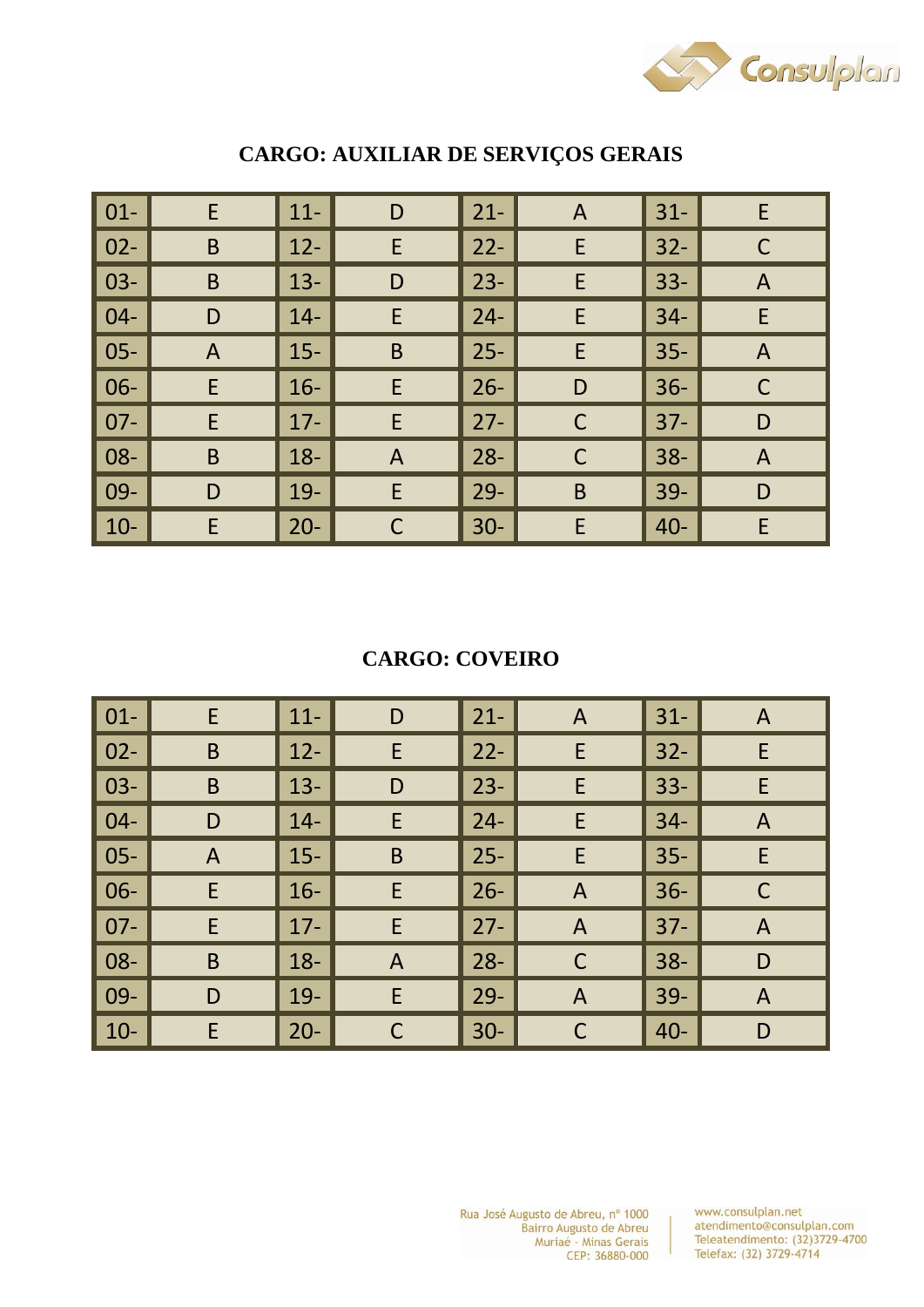

| $01 -$ | E              | $11 -$ | D              | $21 -$ | $\mathsf{A}$ | $31 -$ | D              |
|--------|----------------|--------|----------------|--------|--------------|--------|----------------|
| $02 -$ | $\mathsf B$    | $12 -$ | $\mathsf E$    | $22 -$ | E            | $32 -$ | $\mathsf C$    |
| $03 -$ | $\mathsf B$    | $13 -$ | D              | $23 -$ | E            | $33 -$ | $\overline{A}$ |
| $04 -$ | D              | $14 -$ | E              | $24 -$ | E            | $34 -$ | $\overline{A}$ |
| $05 -$ | $\overline{A}$ | $15 -$ | $\mathsf B$    | $25 -$ | E            | $35 -$ | D              |
| $06 -$ | E              | $16-$  | E              | $26 -$ | $\mathsf{A}$ | $36 -$ | D              |
| $07 -$ | E              | $17 -$ | E              | $27 -$ | D            | $37 -$ | $\mathsf B$    |
| 08-    | $\mathsf B$    | $18 -$ | $\overline{A}$ | $28 -$ | $\mathsf{A}$ | $38 -$ | D              |
| 09-    | D              | $19-$  | E              | $29 -$ | $\mathsf{A}$ | $39 -$ | $\mathsf{A}$   |
| $10-$  | E              | $20 -$ | C              | $30-$  | B            | $40 -$ | $\mathsf B$    |

#### **CARGO: OPERADOR DE RETROESCAVADEIRA**

**CARGO: OPERADOR DE TRATOR DE PNEU** 

| $\vert$ 01-  | E            | $11 -$ | D              | $21 -$ | $\mathsf{A}$ | $31 -$ | D              |
|--------------|--------------|--------|----------------|--------|--------------|--------|----------------|
| $\vert$ 02-  | B            | $12 -$ | E              | $22 -$ | E            | $32 -$ | C              |
| $\vert$ 03-  | $\mathsf B$  | $13 -$ | D              | $23 -$ | E            | $33 -$ | $\mathsf{A}$   |
| $\vert 04 -$ | D            | $14-$  | E              | $24 -$ | E            | $34-$  | $\overline{A}$ |
| $\vert$ 05-  | $\mathsf{A}$ | $15 -$ | $\mathsf B$    | $25 -$ | E            | $35 -$ | D              |
| $\vert$ 06-  | E            | $16-$  | E              | $26 -$ | $\mathsf{A}$ | $36 -$ | D              |
| $\vert$ 07-  | E            | $17 -$ | E              | $27 -$ | D            | $37 -$ | $\mathsf B$    |
| $\vert$ 08-  | B            | $18 -$ | $\overline{A}$ | $28 -$ | $\mathsf{A}$ | $38 -$ | D              |
| $\vert$ 09-  | D            | $19-$  | E              | $29 -$ | B            | $39 -$ | $\mathsf{A}$   |
| $\vert$ 10-  | E            | $20 -$ | $\mathsf{C}$   | $30-$  | $\mathsf{A}$ | $40 -$ | $\mathsf B$    |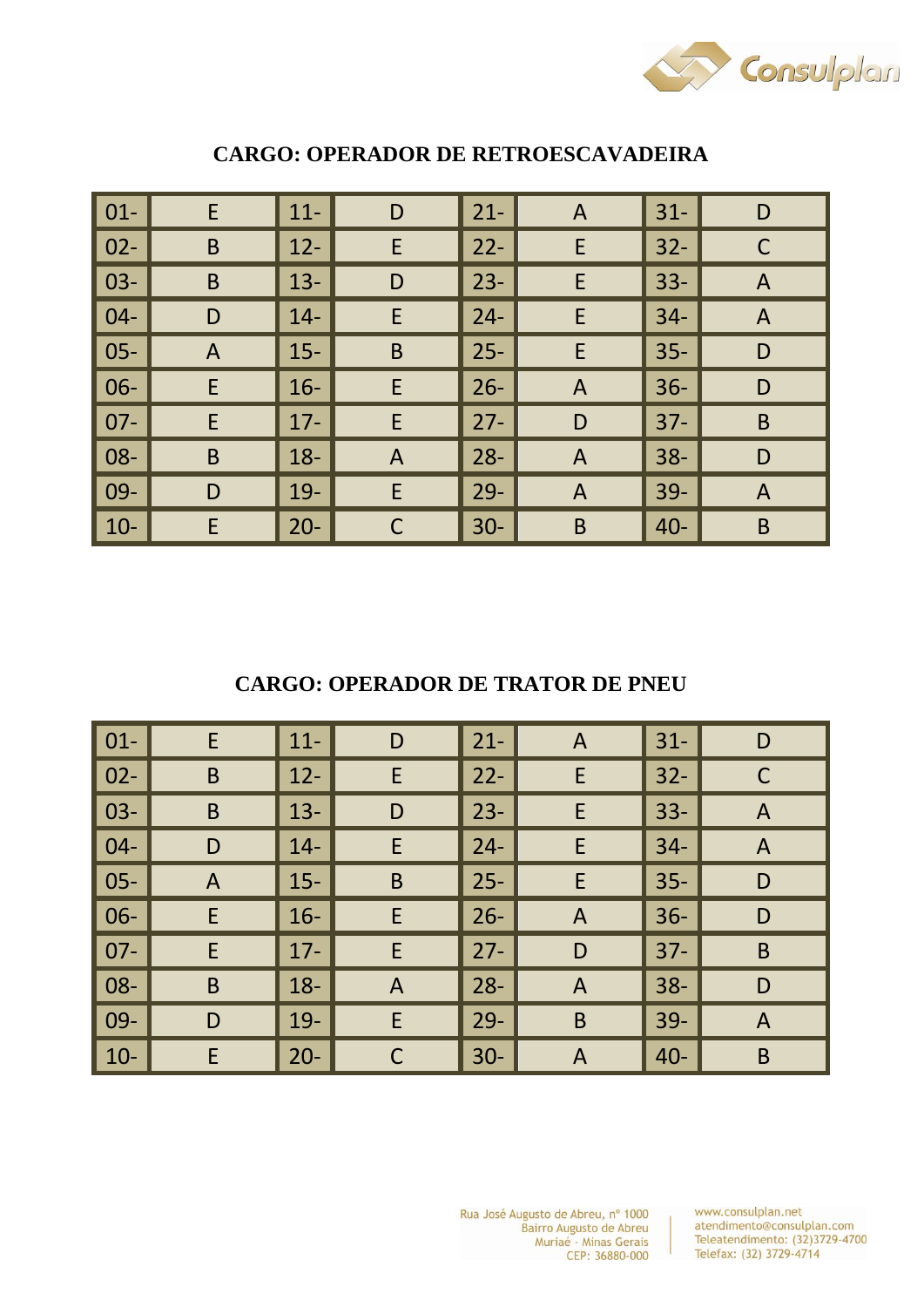

| $01 -$ | E              | $11 -$ | D            | $21 -$ | A            | $31 -$ | D              |
|--------|----------------|--------|--------------|--------|--------------|--------|----------------|
| $02 -$ | E              | $12 -$ | $\mathsf{A}$ | $22 -$ | B            | $32 -$ | D              |
| $03 -$ | D              | $13 -$ | $\mathsf{A}$ | $23 -$ | D            | $33 -$ | E              |
| $04 -$ | D              | $14 -$ | $\mathsf{A}$ | $24 -$ | B            | $34-$  | $\overline{A}$ |
| $05 -$ | $\mathsf C$    | $15 -$ | $\mathsf{A}$ | $25 -$ | D            | $35 -$ | $\overline{A}$ |
| $06 -$ | $\overline{A}$ | $16 -$ | E            | $26 -$ | $\mathsf{A}$ | $36 -$ | C              |
| $07 -$ | $\overline{A}$ | $17 -$ | $\mathsf C$  | $27 -$ | E            | $37 -$ | $\mathsf B$    |
| 08-    | $\mathsf B$    | $18 -$ | $\mathsf E$  | $28 -$ | $\mathsf{A}$ | $38 -$ | E              |
| 09-    | B              | $19 -$ | D            | $29 -$ | $\mathsf{A}$ | $39 -$ | E              |
| $10-$  | $\overline{A}$ | $20 -$ | $\mathsf C$  | $30-$  | B            | $40 -$ | D              |

# **CARGO: AUXILIAR DE MANUTENÇÃO DE VEÍCULOS**

## **CARGO: OPERADOR DE MOTONIVELADORA**

| $\vert$ 01- | E              | $11-$  | D              | $21 -$ | $\mathsf{A}$ | $31 -$ | E                         |
|-------------|----------------|--------|----------------|--------|--------------|--------|---------------------------|
| $\vert$ 02- | E              | $12 -$ | $\mathsf{A}$   | $22 -$ | $\mathsf B$  | $32 -$ | $\boldsymbol{\mathsf{A}}$ |
| $\vert$ 03- | D              | $13 -$ | $\mathsf{A}$   | $23 -$ | D            | $33 -$ | $\mathsf C$               |
| $ 04-$      | D              | $14 -$ | $\overline{A}$ | $24 -$ | $\mathsf B$  | $34 -$ | C                         |
| $\vert$ 05- | $\mathsf C$    | $15 -$ | $\mathsf{A}$   | $25 -$ | D            | $35 -$ | E                         |
| $\vert$ 06- | A              | $16-$  | E              | $26 -$ | $\mathsf{A}$ | $36 -$ | D                         |
| $\mid$ 07-  | $\overline{A}$ | $17 -$ | $\mathsf{C}$   | $27 -$ | E            | $37 -$ | $\overline{A}$            |
| $ 08-$      | B              | $18 -$ | E              | $28 -$ | $\mathsf{C}$ | $38 -$ | $\mathsf B$               |
| $\mid$ 09-  | B              | $19-$  | D              | $29 -$ | D            | $39 -$ | $\sf B$                   |
| $10-$       | A              | $20 -$ | $\Gamma$       | $30-$  | $\mathsf{A}$ | $40 -$ | E                         |